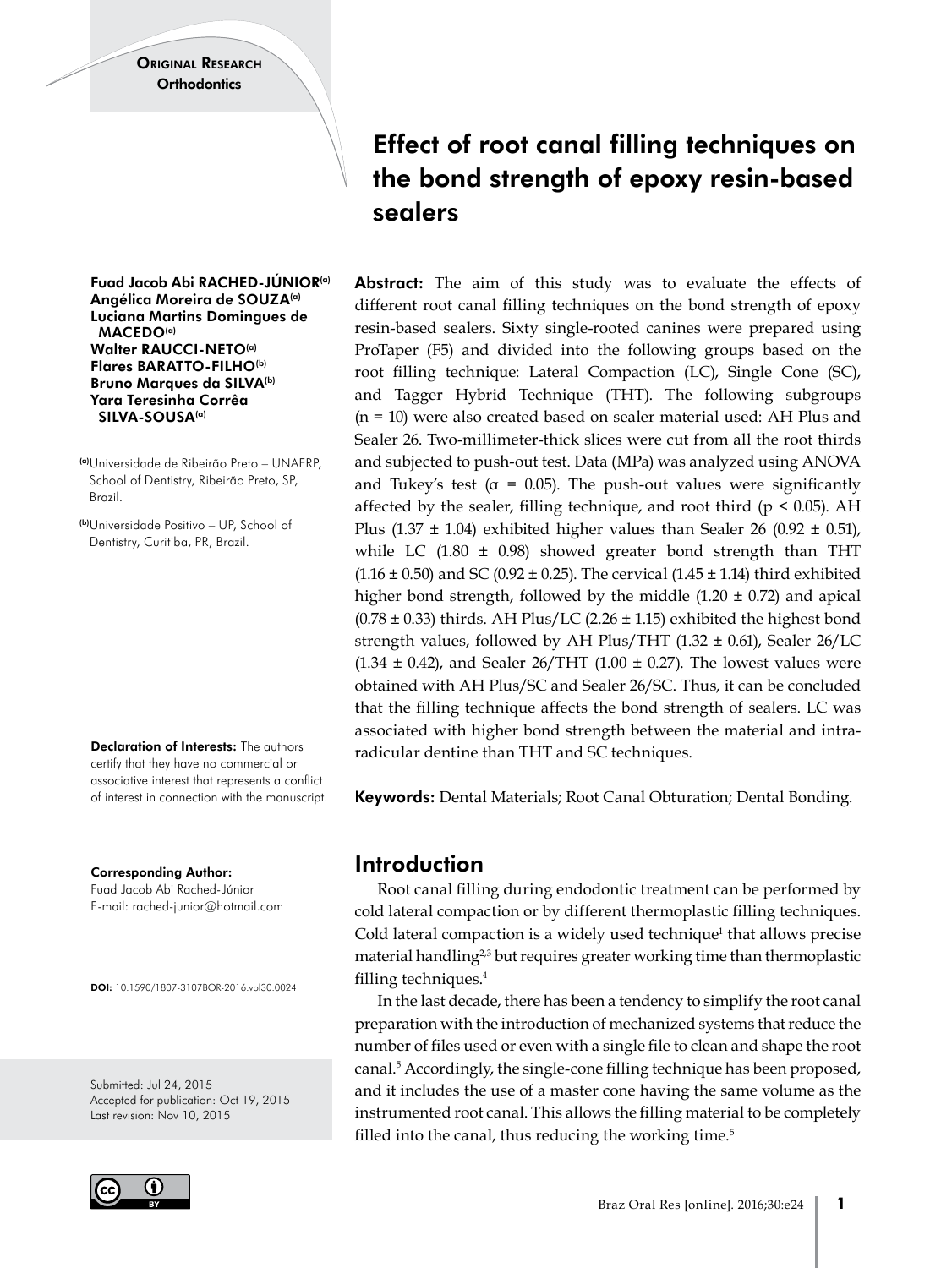Thermoplastic filling techniques allow the condensation of warm gutta-percha (GP) cones in all the root canal irregularities, reducing the empty spaces.<sup>1,6,7,8</sup> However, the heat required to plasticize GP cones promotes the degradation of its components<sup>9</sup> and alteration of the chemical composition of epoxy-based sealers.10

The bond strength of the filling material to the radicular dentin is primarily the result of physicochemical interactions across their interface.11 Furthermore, the mechanical adhesion provided by filling materials within the root canal irregularities and dentin tubules can also contribute to the bond strength of the filling material.<sup>12</sup> Therefore, as the heat provided by thermoplastic filling techniques may alter the sealer's physicochemical properties<sup>10</sup> and the pressure applied can directly influence the mechanical interlocking between the filling materials and the radicular dentin, it is essential to evaluate the influence of different root canal filling techniques on the root canal bond strength.

The aim of this study was to evaluate the impact of different filling techniques on the bond strength between a sealer-based epoxy resin and the radicular dentine.

## Methodology

This study protocol was approved by the Institutional Ethics Committee (Process no.461.870). The sample consisted of 60 single-rooted human mandibular canines with completely formed apices, no calcifications, and roots with curvature angles ≤ 10° (mild curvature according to Schneider's method). The tooth crowns were removed, and the roots were trimmed coronally to a standardized length of 16 mm. The working length (WL) was fixed at 1 mm from the root apex.

The canals were instrumented with the ProTaper Universal system (Dentsply Maillefer, Ballaigues, Switzerland) using the crown-down technique. The instruments were attached to a 64:1 gear reduction hand-piece (Anthogyr, Sallanches, France) powered by an electric motor (Endo Plus VK Driller, São Paulo, Brazil) and used in the following sequence: SX, S1, S2, F1, F2, F3, F4, and F5. The canals were irrigated after each file change with 2 mL of 1.0% sodium hypochlorite. After preparation, the canals were

filled with 5 mL of 17% ethylenediaminetetraacetic acid for 5 min, flushed with 5 mL of distilled water, and dried with absorbent paper points (Dentsply Ind. e Com. Ltda., Petrópolis, Brazil).

Sixty root canals were filled using three techniques: Cold lateral compaction (LC;  $n = 20$ ), Tagger's hybrid technique (THT;  $n = 20$ ), or single cone (SC;  $n = 20$ ). Within each group, either AH Plus® (Dentsply DeTrey, Konstanz, Germany) with GP cones (Dentsply Ind. e Com. Ltda.) (n = 10), or Sealer 26 (Dentsply Ind. e Com. Ltda.) with GP cones  $(n = 10)$  was used as the filling material. In the specimens filled using the LC technique, a #40 lentulo spiral was used to apply the sealer in the canal, followed by introduction of a ProTaper GP cone F5 (Dentsply Maillefer, Ballaigues, Switzerland) up to the WL. This was followed by the vertical insertion of a #25 finger spreader (Dentsply Maillefer) to create space for the accessory GP cones. In the specimens filled using THT, a medium GP cone was measured with a ruler and used as the main cone up to WL. Two accessory GP cones coated with sealer were introduced into the canal immediately after removal of the #25 finger spreader. Thereafter, a #70 McSpadden compactor (Dentsply Maillefer) attached to a low-speed hand-piece was used in a clockwise direction apically up to a point 1.5 - 2.0 mm short of the WL. Brushstroke movements were used with amplitude of approximately 1 mm, and contact was maintained between the instrument and the cones at the canal orifice. In the SC group, the sealer was applied to the canal with a #40 lentulo spiral, followed by introduction of a ProTaper GP cone F5 (Dentsply Maillefer, Ballaigues, Switzerland) up to the point of biomechanical preparation.

The sealers were mixed according to the manufacturer's instructions. Excess sealer was removed with cotton pledgets, and the canal entrance was sealed with a quick-setting temporary filling (Cimpat; Septodont Brazil Ltda., Barueri, Brazil).

The teeth were placed at 37°C and 95% humidity after a time period three times greater than the regular setting time of the sealer (24 h for AH Plus and Sealer 26) and then subjected to the bond strength test. The roots were then fixed on acrylic plates with wax (Kota Import, São Paulo, Brazil) and sectioned with a precision cutting machine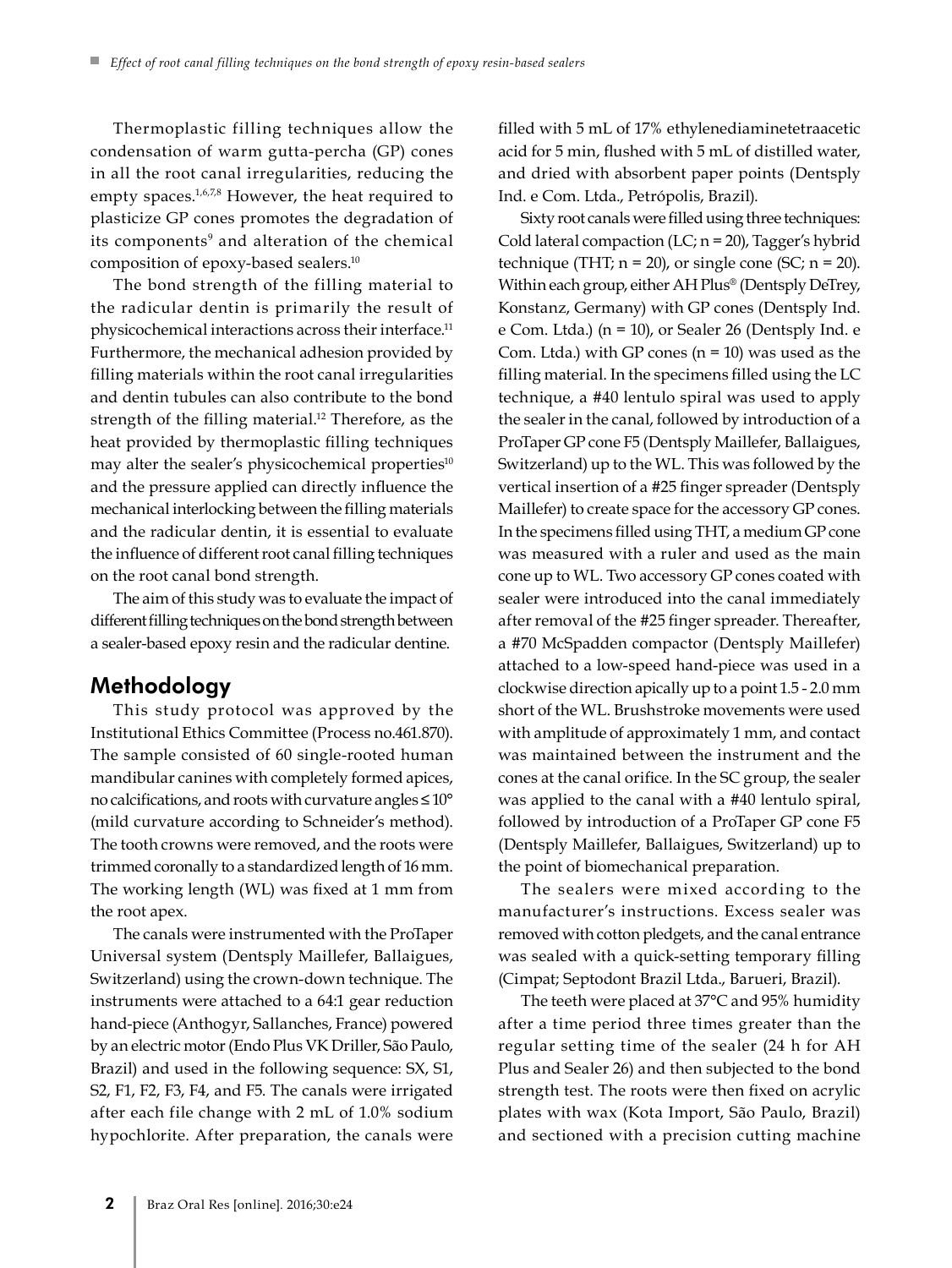(Isomet 1000; Buehler, Lake Forest, USA) at 300 rpm. One slice from each third was selected for the push-out test in an Instron 4444 universal testing machine (Instron Corp., Canton, USA) at a crosshead speed of 0.5 mm/minutes. A stainless steel support was used to hold the specimens such that the side of the root canal with a smaller diameter faced upwards and was aligned with the shaft that would exert pressure load on the sealer (apico-coronally). Four-mm-long shafts with tip diameters of 1 mm, 0.6 mm, and 0.4 mm were used in the coronal, middle, and apical thirds, respectively.

Tension (r in MPa) was calculated by dividing the force needed to dislodge the filling material  $(F \text{ in kN})$  of sealer bonding area (SL in mm<sup>2</sup>), using the following equation:  $r = F/SL$ . The sealer bonding area (SL) was calculated using the following equation: SL = p (R + r) g, where  $p = 3.14$ , R = mean radius of the coronal canal in mm,  $r =$  mean radius of the apical canal in mm, and  $g =$  height relative to the tapered inverted cone in millimeters. The mean values of push-out bond strength were analyzed statistically. The Kolmogorov–Smirnov test showed that the data followed the normal distribution. Therefore, the statistical analysis was carried out using a parametric three-way analysis of variance (root canal filling technique, filling material, and root third) and post-hoc Tukey's test with the significance level fixed at 5% (SPSS 17.0; SPSS Inc., Chicago, USA).

After completion of the push-out test, the specimens were examined with a stereomicroscope (Stemi 2000-C; Carl Zeiss, Jena, Germany) at 25 × magnification and the failure modes (adhesive, cohesive, or mixed) that occurred because of displacement of the sealer from the specimen were evaluated. Failure was considered adhesive if the sealer was totally separated from dentine (dentine surface without sealer), cohesive if the

fracture occurred within the sealer (dentine surface totally covered by the sealer), and mixed, when a combination of adhesive and cohesive modes (dentine surface partially covered by the sealer) occurred.

#### **Results**

When considering the root canal filling techniques, the bond strength (MPa) of LC (1.80  $\pm$  0.98) (p < 0.05) was significantly higher than that of THT  $(1.16 \pm 0.50)$ and SC (0.92  $\pm$  0.25). Tukey's test demonstrated that AH Plus/LC (2.26 ± 1.15) showed the highest values for the interaction between techniques and sealers and was statistically different from the others ( $p < 0.05$ ). Sealer  $26/LC$  (1.34  $\pm$  0.42) showed intermediate values and was similar (p *>* 0.05) to AH Plus/THT  $(1.32 \pm 0.61)$ , which in turn was similar to Sealer 26/THT  $(1.00 \pm 0.27)$  (Table 1). The SC technique exhibited the lowest values for bond strength with AH Plus  $(0.48 \pm 0.13)$  and Sealer 26  $(0.30 \pm 0.12)$ , which were similar to each other ( $p > 0.05$ ). The comparison between the root canal thirds revealed a significantly higher bond strength in the coronal third  $(1.45 \pm 1.14)$ ( $p < 0.05$ ) than in the middle (1.20  $\pm$  0.72) and apical thirds  $(0.92 \pm 0.81)$ .

The analysis of the failure modes (Table 2) showed that, regardless of the sealer used, the specimens

| <b>Table 1.</b> Bond strength mean values and standard deviations |
|-------------------------------------------------------------------|
| (in MPa) according to the filling technique and sealer used.      |

| Filling technique               | Sealer Material | Bond Strenght*    |  |
|---------------------------------|-----------------|-------------------|--|
| Cold lateral compaction (LC)    | AH Plus         | $2.26 \pm 1.15$ a |  |
|                                 | Sealer 26       | $1.34 \pm 0.42$ b |  |
| Tagger's hybrid technique (THT) | AH Plus         | $1.32 \pm 0.61$ b |  |
|                                 | Sealer 26       | $1.00 \pm 0.27$ b |  |
| Single-cone technique (SC)      | AH Plus         | $0.48 \pm 0.13$ c |  |
|                                 | Sealer 26       | $0.30 \pm 0.12$ c |  |

\* Different letters indicate statistical significance ( $p < 0.05$ ).

Table 2. Distribution of failure modes (%) after the push-out test for each type of root canal filling technique/sealer.

|                                 |              | AH Plus  |       |              | Segler 26 |       |
|---------------------------------|--------------|----------|-------|--------------|-----------|-------|
| Filling Technique / Sealer      | Failure Mode |          |       | Failure Mode |           |       |
|                                 | Adhesive     | Cohesive | Mixed | Adhesive     | Cohesive  | Mixed |
| Cold lateral compaction (LC)    |              | 70       | 30    |              | 60        | 40    |
| Tagger's hybrid technique (THT) | 20           | 30       | 50    | 30           | 30        | 40    |
| Single-cone technique (SC)      | 80           |          | 20    | 80           |           | 20    |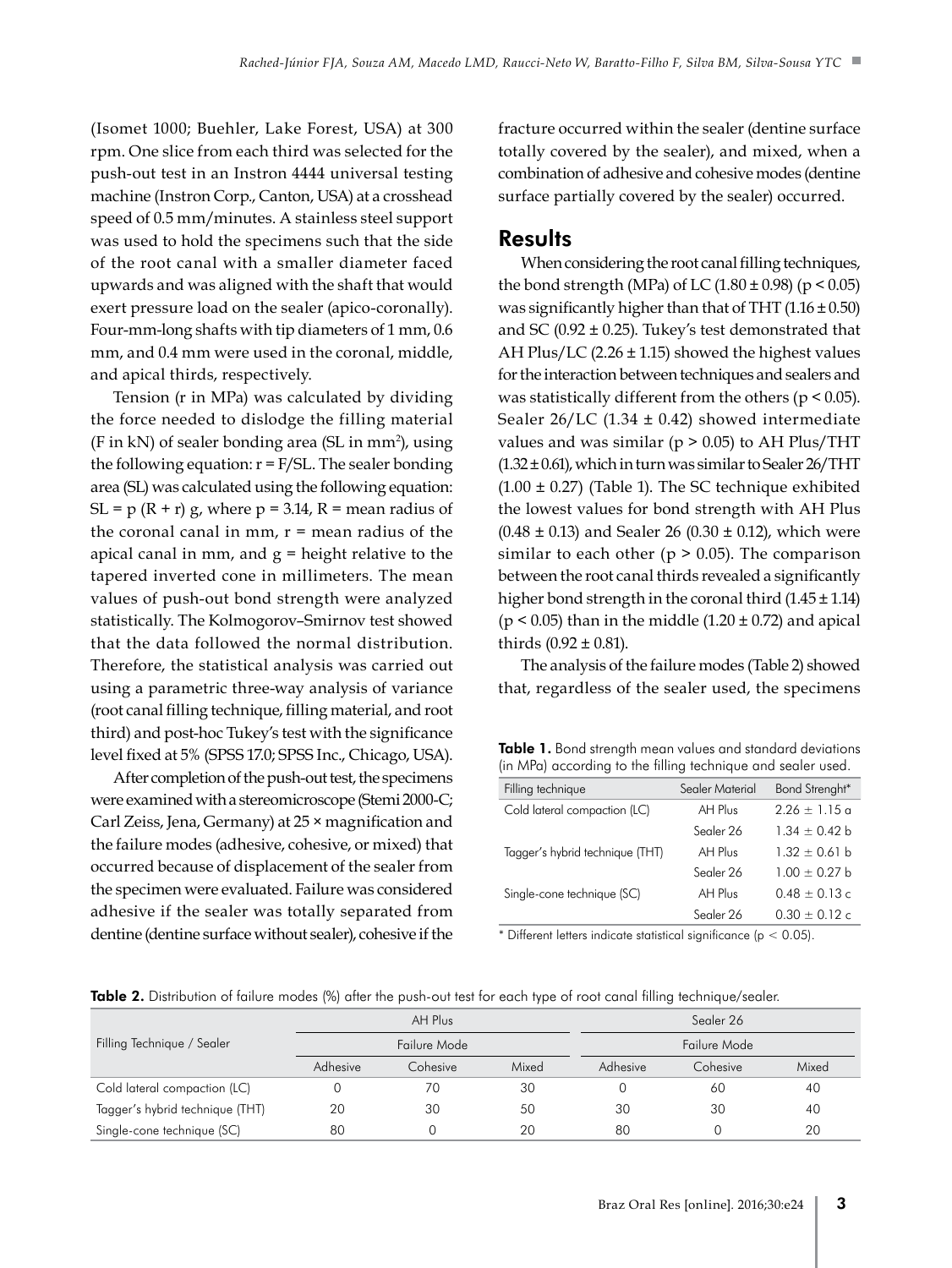filled by LC predominantly demonstrated cohesive failure; specimens filled by THT and SC showed mixed failure and adhesive failure, respectively.

### **Discussion**

During obturation, the sealer penetrates into the dentinal tubules and gives rise to a mechanical interlocking between the sealer and dentin.13 The ability of root canal sealers to penetrate to dentinal tubules is related to their physical and/or chemical properties.14,15 Therefore, various techniques have been studied in order to identify the optimal root canal obturation system, of which LC, SC, and THT present good standards for clinical use.

The bond strength of the filling material was evaluated using the push-out test. This test represents a reliable and reproducible method that simulates clinical conditions, i.e., the failure occurs parallel to the dentin/material interface.<sup>16,17</sup> In the present study, to evaluate the material dislocation resistance, three points with different diameters were used. The point's diameter was slightly smaller than each root canal third slice, which allowed the point to be fitted to the filling material, leading to more accurate results. The epoxy-based sealers used here were previously shown to have satisfactory physicochemical properties<sup>15,18,19</sup> and root canal bond strength.<sup>20</sup>

In the present study, cold lateral compaction had the highest bond strength. These results could be related to the pressure provided by the spreaders over the master and accessory cones, which can create forces in lateral and apical directions and can favor the sealer interlocking with the dentin irregularities and/or tubules. Alternatively, the single-cone technique probably generates forces mainly in the apical direction. Corroborating this hypothesis, this technique had the lowest bond strength values. Furthermore, the root canal anatomy variations can overlap the files' shaping ability, which can negatively affect the cone adaptation.5 However, the evaluation of this condition wasn't included in our aims and should be further evaluated with different methods.

The thermoplasticized GP cones negatively affected the root canal bond strength of epoxy-based sealers. The flowability and longer polymerization

time of epoxy resin-based sealers allow them to penetrate deeper into the irregularities,<sup>1,6,8</sup> thus enhancing the mechanical interlocking between the sealer and dentine.<sup>11</sup> However, our results showed a significantly lower dentin bond strength with Sealer 26. These results could be related to the sealer's composition. Sealer 26 has calcium hydroxide, which reduces its flowability<sup>21</sup> and the capacity to fill dentin irregularities, $22$  and the bond strength as shown in the present study. Differently, AH Plus has a hard polymeric chain formed by diepoxy molecules and polyamines,<sup>18,19</sup>which increases its bond strength to the radicular dentin even upon cold lateral compaction.

Regardless of the sealer type and properties, thermoplastic filling techniques allow the filling of irregularities in the root canal wall with minimal amount of sealer mixed in the filling material.<sup>6,23</sup> However, the frictional heat generated during THT alters the physicochemical properties of epoxy-based sealers and resin organic matrix,<sup>10,24</sup> thus, negatively affecting the bond strength of the filling material to the radicular dentin. Additionally, GP cones may cool faster than the sealer, creating gaps in the filling mass and union interface.<sup>8</sup> This may have contributed to the results, unlike what occurred in the LC technique where there is no heating of the filling mass.<sup>3</sup>

The root thirds may differ structurally with respect to canal geometry and collagen/mineral content.25 In this study, a higher bond strength was observed in the cervical third than in the middle or apical thirds, regardless of the filling technique and/or sealer used. This could be associated with the higher sealer volume and/or penetration into the less mineralized cervical dentin.25 Our results also showed a direct relation between the filling technique and the sealer bond strength. Further studies are necessary to elucidate the effects of root canal filling techniques on sealer penetration and its relation to dentin bond strength.

## Conclusion

Our results indicate that the filling technique affects the bond strength of epoxy resin-based sealers, with the single-cone technique being associated with lower bond strength of the materials to intra-radicular dentine.